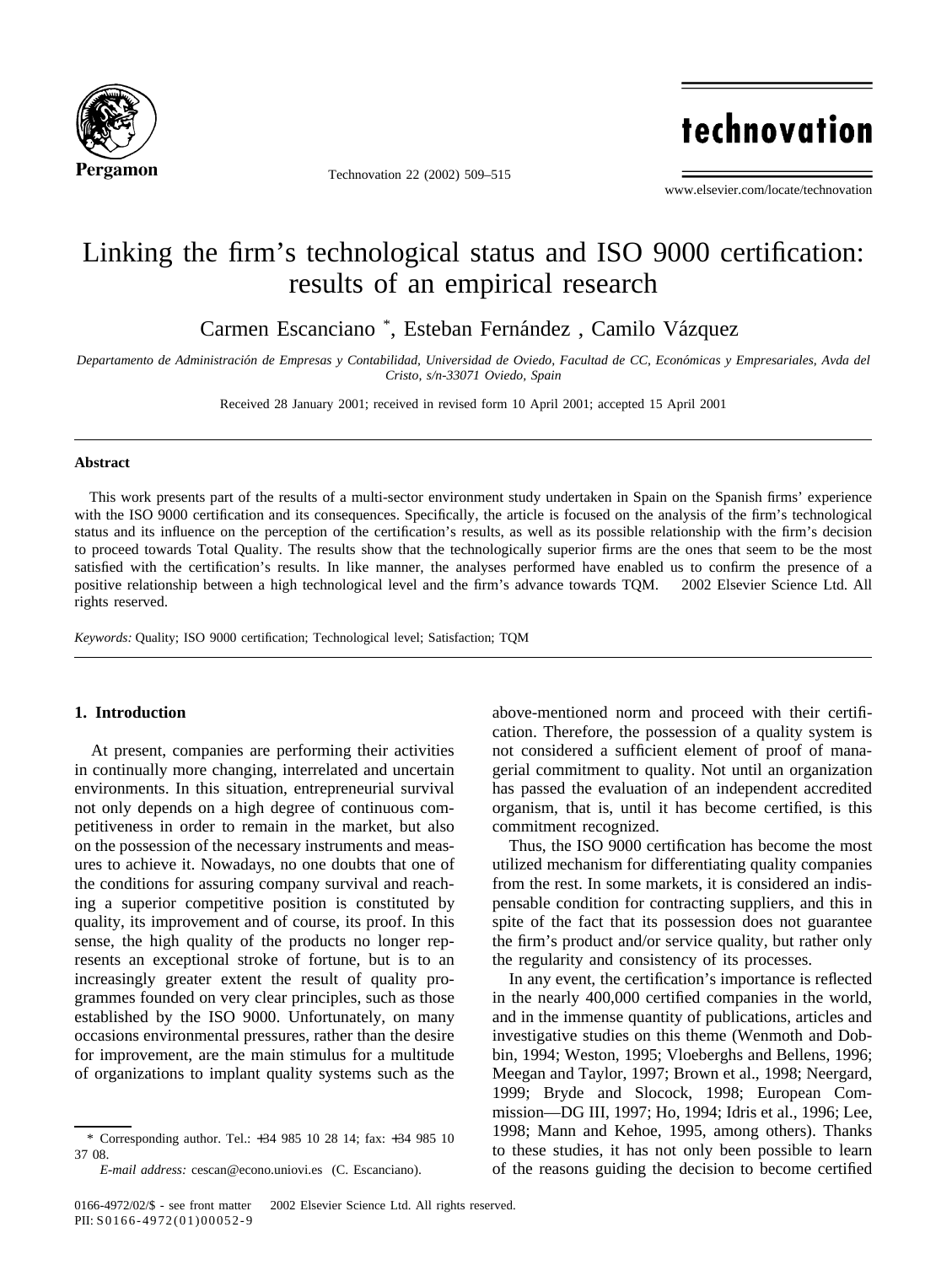and its benefits, but also of the proof of its potential for stimulating a firm's advance towards Total Quality.

From a reading of one of them, Vloeberghs and Bellens (1996), describing the experience of Belgian firms, the existence of a relationship between a high degree of satisfaction with certification and the firm's technological level may be deduced. These authors state that the companies that possess a high technological status are the ones most satisfied with the certification. In like manner, this work reveals that the firms with a superior technological level—and more specifically, those dedicated to high technology—are the ones that proceed onward to Total Quality Management to a greater extent once the ISO 9000 has been attained. This same conclusion was reached by Casadesús and Jiménez (1998), although their study was focused on the certification experience in Catalonia. As a revision of the literature shows that such affirmations have not been tested empirically, our intention in the present article is to give empirical support to them. To this end, we have put forward the following hypotheses:

Hypothesis 1: *A positive relationship exists between a firm's technological status and its satisfaction with the certification*.

Hypothesis 2: *The higher the technological status of a firm, the more likely is its advance towards Total Quality once it has become certified*.

With the object of testing their veracity, we have proposed this empirical study on the ISO 9000 certification in Spain, in which its actual effects on a company are analysed on a national and multisectorial level. Its main outcomes are presented subsequently.

#### **2. Research methodology**

Basic information contained on this essay is an excerpt of a wider work that tries to typify ISO 9000 certification reality in the Spanish industry. Our research started in May 1998 by designing a questionnaire. The principal investigative works and articles on both national and international level in the field of ISO 9000 certification were taken as reference. In order to test the viability of the designed survey a pre-test was run over a reduced sample of firms. This way, some difficulties that the designed questionnaire supposed for the surveyed firms arose, allowing us to modify them accordingly. During November, the final questionnaire was submitted to the 3864 companies integrating the database that we had produced based on the information provided to us by the "Centro Nacional de Información de la Calidad" (CNIC) (National Centre for Information on Quality) about companies certified in Spain by June 1998. In every case it was sent to the Quality Manager.

The deadline for the reception of questionnaires and as the start of data processing was 28 February 1999. During that month a detailed revision of received questionnaires was followed, leading us to reject some of them because of their inconsistency.

A total of 749 properly filled questionnaires (19.4%) were received. After its revising, information was typed, assigning numeric keys and codes to every different answer.

The sample is made up of 749 certified industrial and service companies operating within the national territory.

### *2.1. Sample characteristics*

All geographic areas of Spain are represented as shown in Fig. 1. It may be observed that Catalonia, the Basque Country and Madrid are the regions that have the highest number of certified companies. This is logical, if we take into account that the largest part of the Spanish industrial plants, particularly those of the highest level of technology, are found in these territories (Buesa and Molero, 1992).

All respondents to the survey are certificated to ISO 9000: 29.7% to ISO 9001, 69.2% to ISO 9002 and 0.1% to ISO 9003. The results of this study have made clear that reasons that have led our companies to adopt certification are the firm's improvement in all areas and its adaptation to the environment, as opposed to others that are traditionally considered more important. Such is the case of customer pressure, as may be concluded from a reading of the results of studies undertaken in other countries such as the United Kingdom (Buttle, 1997) and Sweden (Carlsson and Carlsson, 1996). The demand to work with registered suppliers in these countries is the main argument put forward by the firms in favour of certification.

The activity undertaken by 60.8% of the firms under study is manufacturing, which reveals the traditional links between the ISO 9000 certification and industrial companies. As opposed to these firms, 26.2% are mainly dedicated to rendering services, and 13% combine this activity with industrial production. As can be seen in Table 1 almost all standard industrial classifications are represented.

Among the activity sectors with the highest representation in the database, it is worth mentioning met-mechanics and manufacturing of transport equipment (22.1%), chemicals (14.5%), electronics (11.7%) and transportation, communication and public utilities (8.7%). One observes, however, a quite diversified sector structure, which may be interpreted as a significant reflection of the Spanish sector structure that has obtained the ISO 9000 certification.

The size of responding companies by employment ranges from fewer than 20 employees to more than 1000 employees. As shown in Table 2, 74.2% of the firms